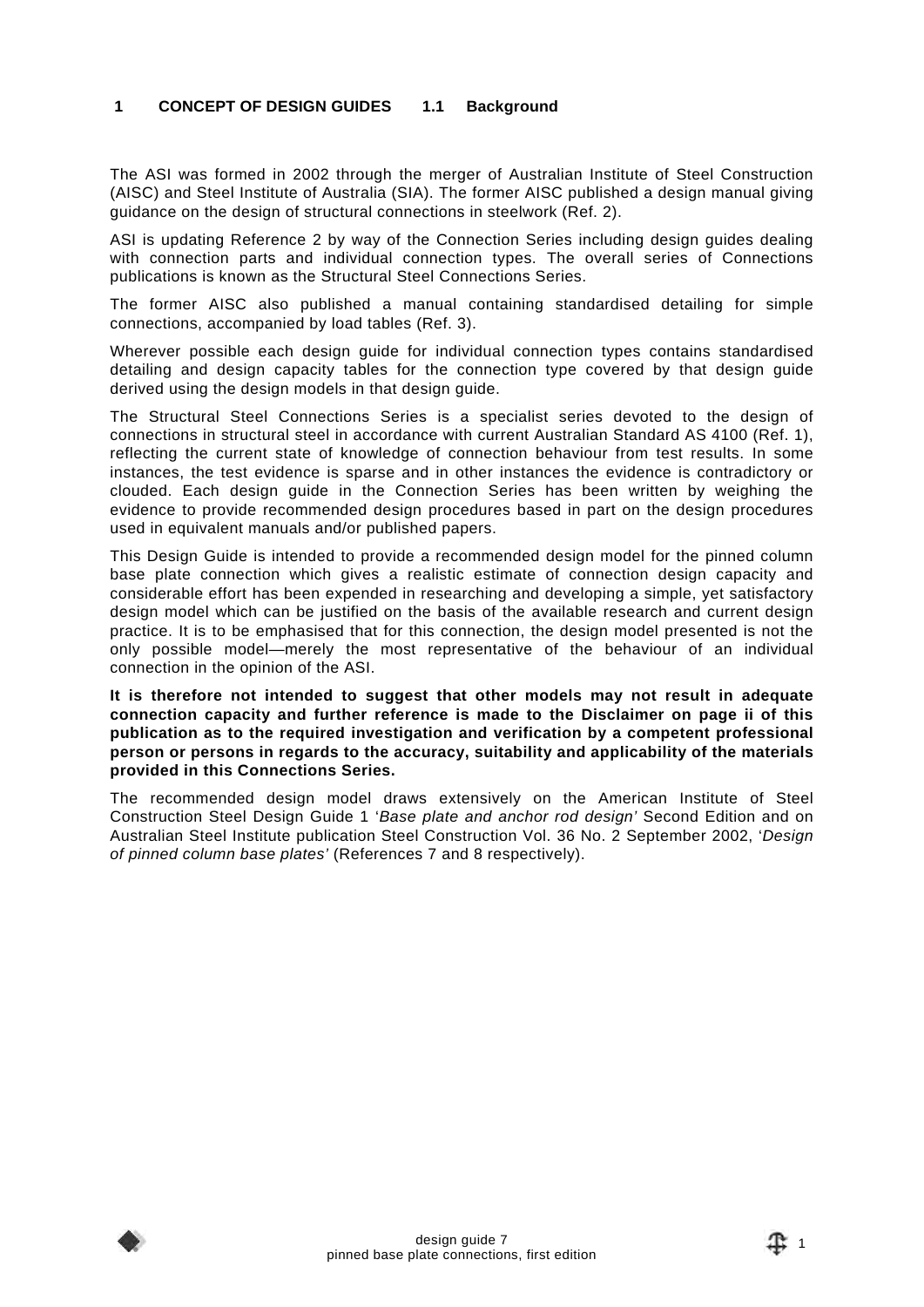# **Design Guide 7**

# **Pinned base plate connections for columns**

**by** 

**T.J. Hogan** 

**first edition—2011** 

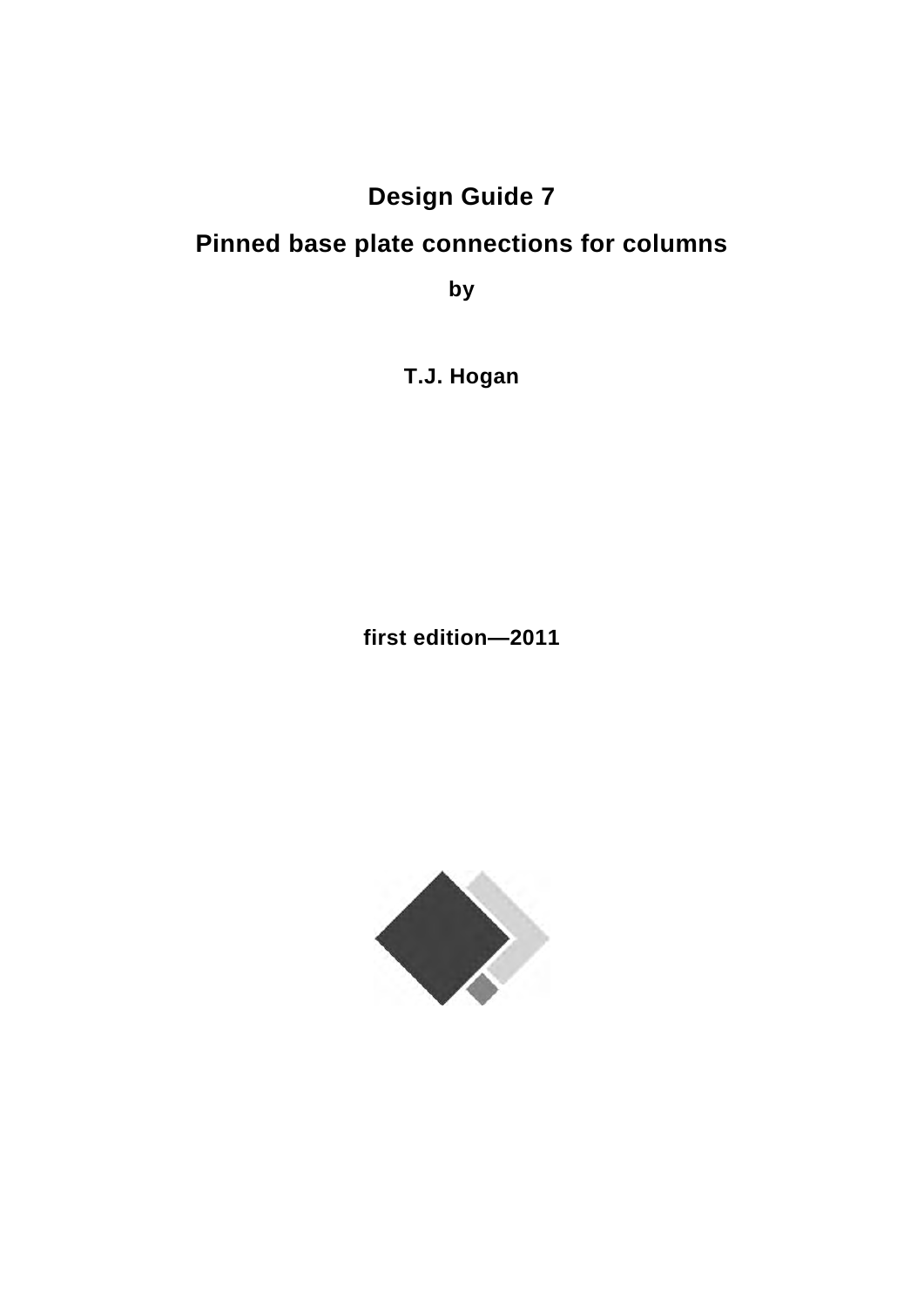#### AUSTRALIAN STEEL INSTITUTE (ABN)/ACN (94) 000 973 839

#### **Design Guide 7 Pinned base plate connections for columns**

#### Copyright © 2011 by AUSTRALIAN STEEL INSTITUTE

#### Published by: AUSTRALIAN STEEL INSTITUTE

All rights reserved. This book or any part thereof must not be reproduced in any form without the written permission of Australian Steel Institute.

*Note to commercial software developers: Copyright of the information contained within this publication is held by Australian Steel Institute (ASI). Written permission must be obtained from ASI for the use of any information contained herein which is subsequently used in any commercially available software package.* 

#### FIRST EDITION 2011 (LIMIT STATES)

National Library of Australia Cataloguing-in-Publication entry: Hogan, T.J.

Design Guide 7: Pinned base plate connections

 $1^{\text{st}}$  ed.

Includes bibliographic references. ISBN 978 1 9214762 4 2 (pbk.). Steel, Structural—Standards – Australia. Steel, Structural—Specifications – Australia. Joints (Engineering)—Design and construction. Australian Steel Institute. (Series: Structural steel connections series).

This publication originated as part of Design of structural connections First edition 1978 Second edition 1981 Third edition 1988 Fourth edition 1994

Also in this series:

Design capacity tables for structural steel. Volume 3: Simple connections—Open sections Handbook 1: Design of structural steel connections

Design Guide 1: Bolting in structural steel connections

Design Guide 2: Welding in structural steel connections

Design Guide 3: Web side plate connections

Design Guide 4: Flexible end plate connections

Design Guide 5: Angle cleat connections

Design Guide 6: Seated connections

Design Guide 10: Bolted moment end plate beam splice connections

Design Guide 11: Welded beam to column moment connections

Design Guide 12: Bolted end plate beam to column moment connections

Design Guide 13: Splice connections

Design capacity tables for structural steel. Volume 4: Rigid connections—Open sections

**Disclaimer:** The information presented by the Australian Steel Institute in this publication has been prepared for general information only and does not in any way constitute recommendations or professional advice. While every effort has been made and all reasonable care taken to ensure the accuracy of the information contained in this publication, this information should not be used or relied upon for any specific application without investigation and verification as to its accuracy, suitability and applicability by a competent professional person in this regard. The Australian Steel Institute, its officers and employees and the authors and editors of this publication do not give any warranties or make any representations in relation to the information provided herein and to the extent permitted by law (a) will not be held liable or responsible in any way; and (b) expressly disclaim any liability or responsibility for any loss or damage costs or expenses incurred in connection with this publication by any person, whether that person is the purchaser of this publication or not. Without limitation, this includes loss, damage, costs and expenses incurred as a result of the negligence of the authors, editors or publishers.

The information in this publication should not be relied upon as a substitute for independent due diligence, professional or legal advice and in this regard the services of a competent professional person or persons should be sought.